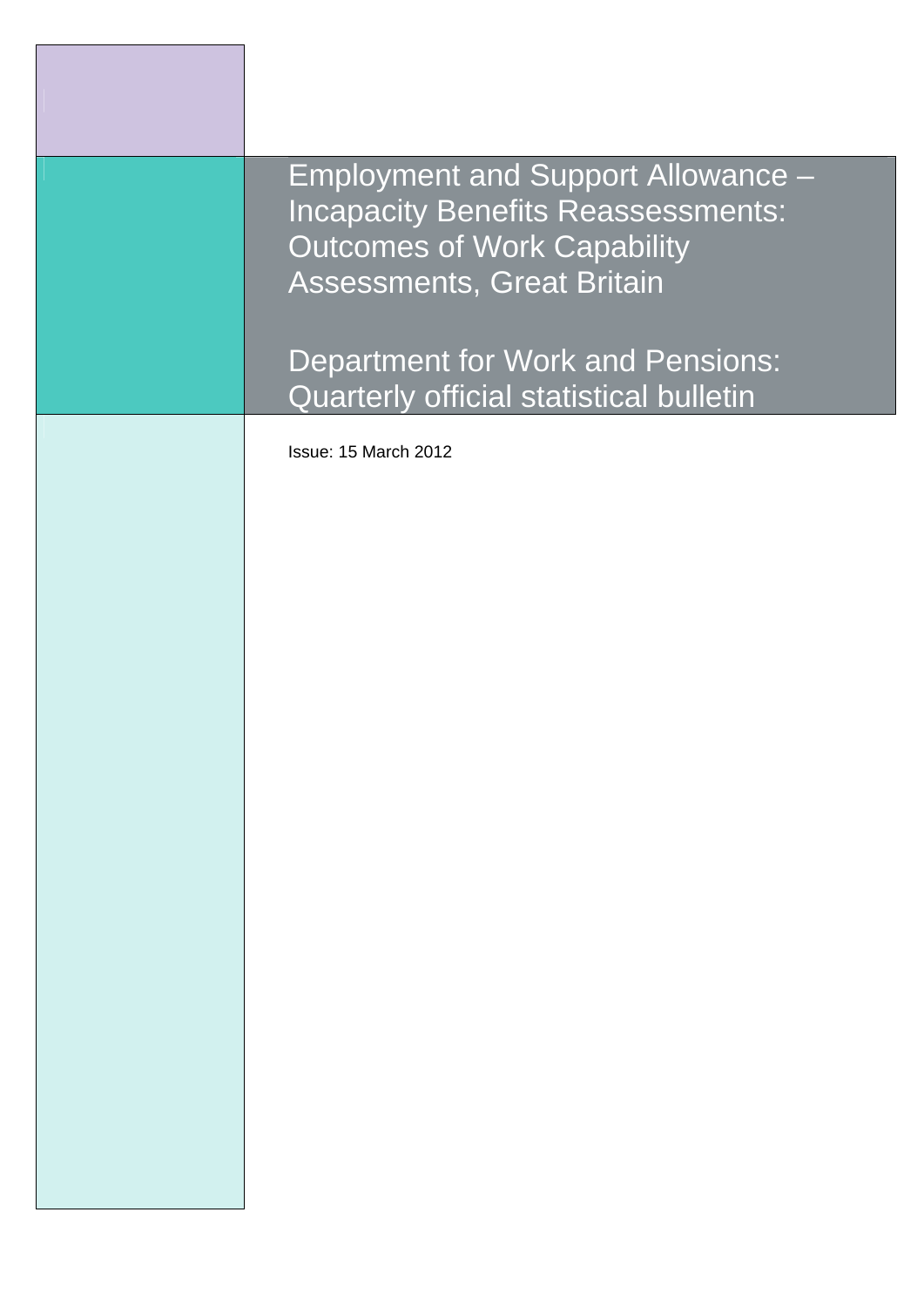# Executive Summary

## **The bulletin**

This report presents information on the reassessment of incapacity benefits claimants for Employment and Support Allowance (ESA) in Great Britain, for claims that were referred for reassessment before the end of July 2011. Decisions made on these claims up until February 2012 are included in these statistics. This report shows outcomes of completed reassessments, claims still in progress and claims closed before the process is complete.

### **Important notes**

This is the first time the Department has published information on incapacity benefits reassessments on a national level. Robust data is only available for the first few months of the roll-out due to the time required to complete assessments and record and process data, and so can only give only a provisional picture. In particular it is likely that not all appeals made in relation to these claims will have been heard. Future releases will revise the statistics shown in this publication.

This release does not contain statistics on *new* claims to ESA. These are published separately at the following link: http://research.dwp.gov.uk/asd/workingage/index.php?page=esa\_wca

### **Headline figures**

**Figures in this issue cannot reflect the final outcomes, because they do not include:** 

- **effect of appeals still lodged in the legal system; and**
- **claims with no outcome yet recorded.**

### **For these reasons it is likely that the statistics underestimate the proportion of claimants who will ultimately be awarded ESA, by greater amounts for more recent periods.**

Outcomes of initial assessments adjusted to account for outcomes after appeals for incapacity benefits claimants referred for reassessment until the end of July 2011 show:

- **92 per cent of claimants have an outcome i.e. decisions have been made on their claims;**
- 3 per cent of claimants had their claim closed before having an outcome; and
- 5 per cent of claimants were still undergoing assessment.

### **Claimants with an outcome for their claim can be broken down as follows:**

- **63 per cent of claimants were entitled to the benefit. Within this** 
	- o 34 per cent of claimants were placed in the Work Related Activity Group (WRAG), and
	- o 29 per cent of claimants were placed in the Support Group (SG); and
- **37 per cent of claimants were assessed as Fit for Work (FFW) and are not entitled to ESA.**

An explanation of outcomes is given in at 1.2, and more details are given at 2.4 in this document and table 1.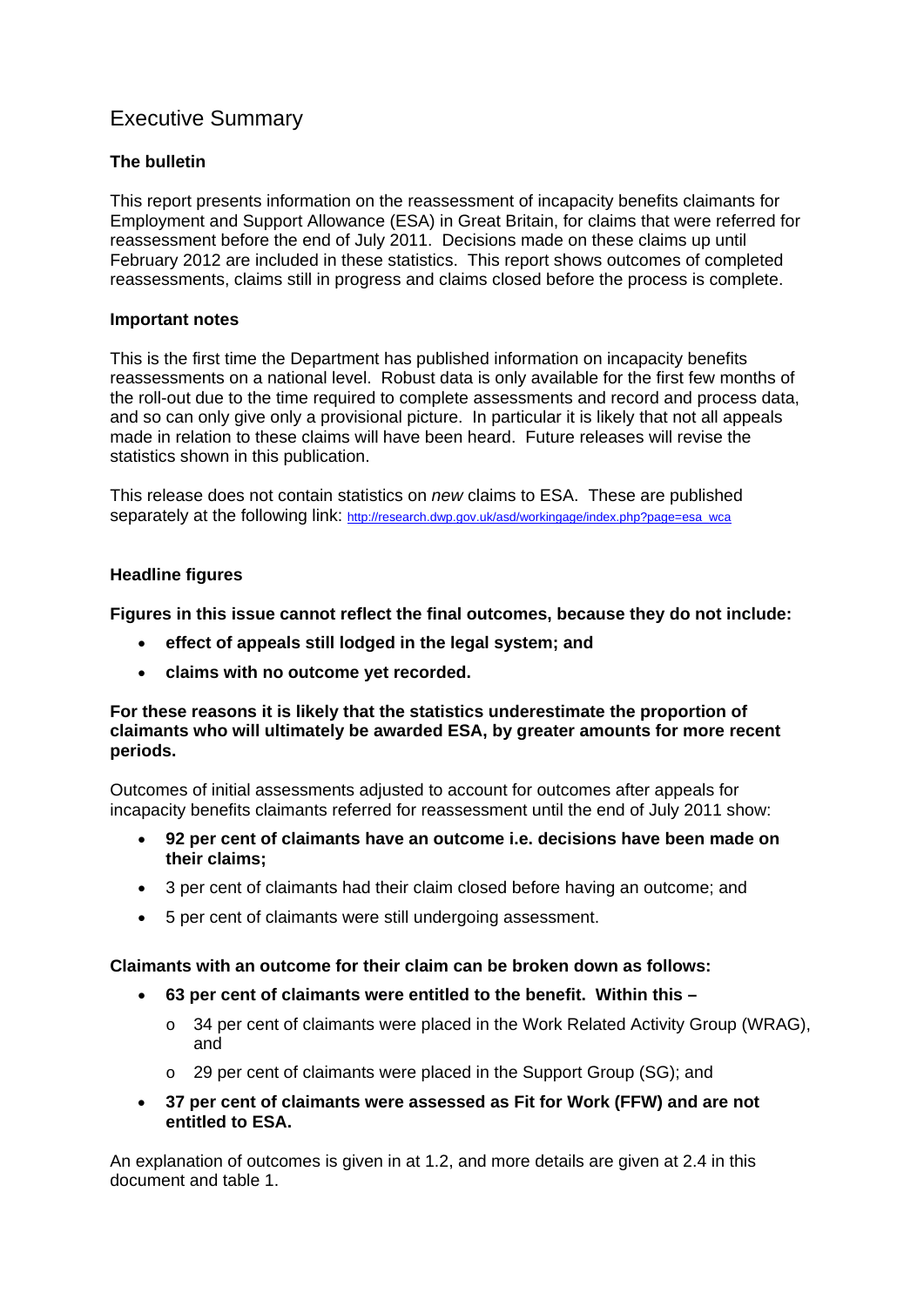# **Future publications**

At this point it is only possible to publish outcomes of the initial assessments by month, adjusted to account for any appeals so far heard. Future editions will include outcomes by reason of claim and outcomes of appeals as further data becomes available, but this may be some months in the future. In addition, the Department plans to release figures shown in this publication split by geography during April.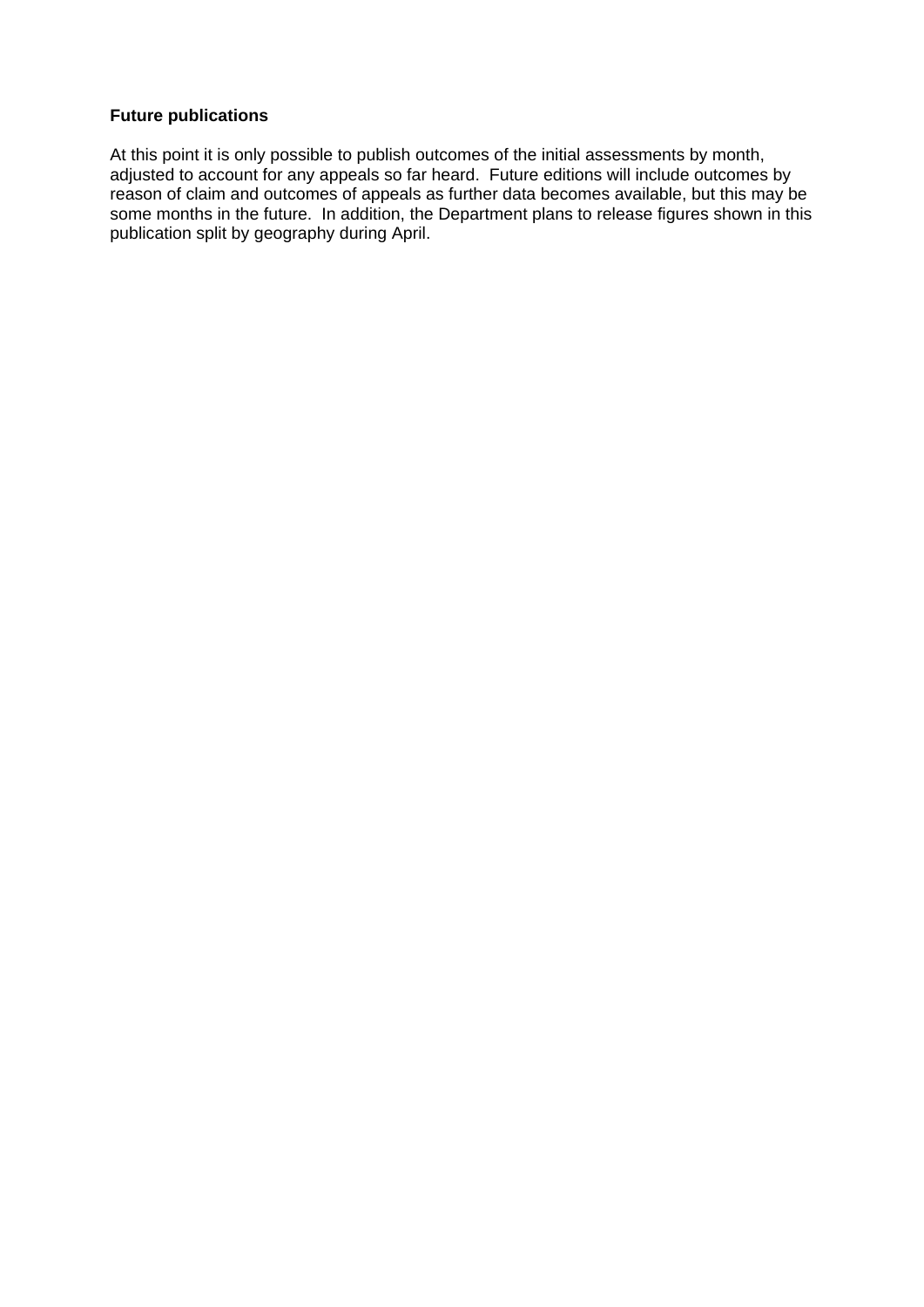# Content

| 1              |         |  |  |  |  |  |  |
|----------------|---------|--|--|--|--|--|--|
|                | 1.1     |  |  |  |  |  |  |
|                | 1.2     |  |  |  |  |  |  |
|                | 1.3     |  |  |  |  |  |  |
|                | 1.4     |  |  |  |  |  |  |
|                | 1.5     |  |  |  |  |  |  |
| $\overline{2}$ | Results |  |  |  |  |  |  |
| 2.1            |         |  |  |  |  |  |  |
|                | 2.2     |  |  |  |  |  |  |
|                | 2.3     |  |  |  |  |  |  |
|                | 2.4     |  |  |  |  |  |  |
| 3              |         |  |  |  |  |  |  |
|                | 3.1     |  |  |  |  |  |  |
|                | 3.2     |  |  |  |  |  |  |
|                | 3.3     |  |  |  |  |  |  |
|                | 3.4     |  |  |  |  |  |  |
|                |         |  |  |  |  |  |  |
| A1             |         |  |  |  |  |  |  |
| A2             |         |  |  |  |  |  |  |
| A <sub>3</sub> |         |  |  |  |  |  |  |
|                |         |  |  |  |  |  |  |
| B1             |         |  |  |  |  |  |  |
| <b>B2</b>      |         |  |  |  |  |  |  |
| B <sub>3</sub> |         |  |  |  |  |  |  |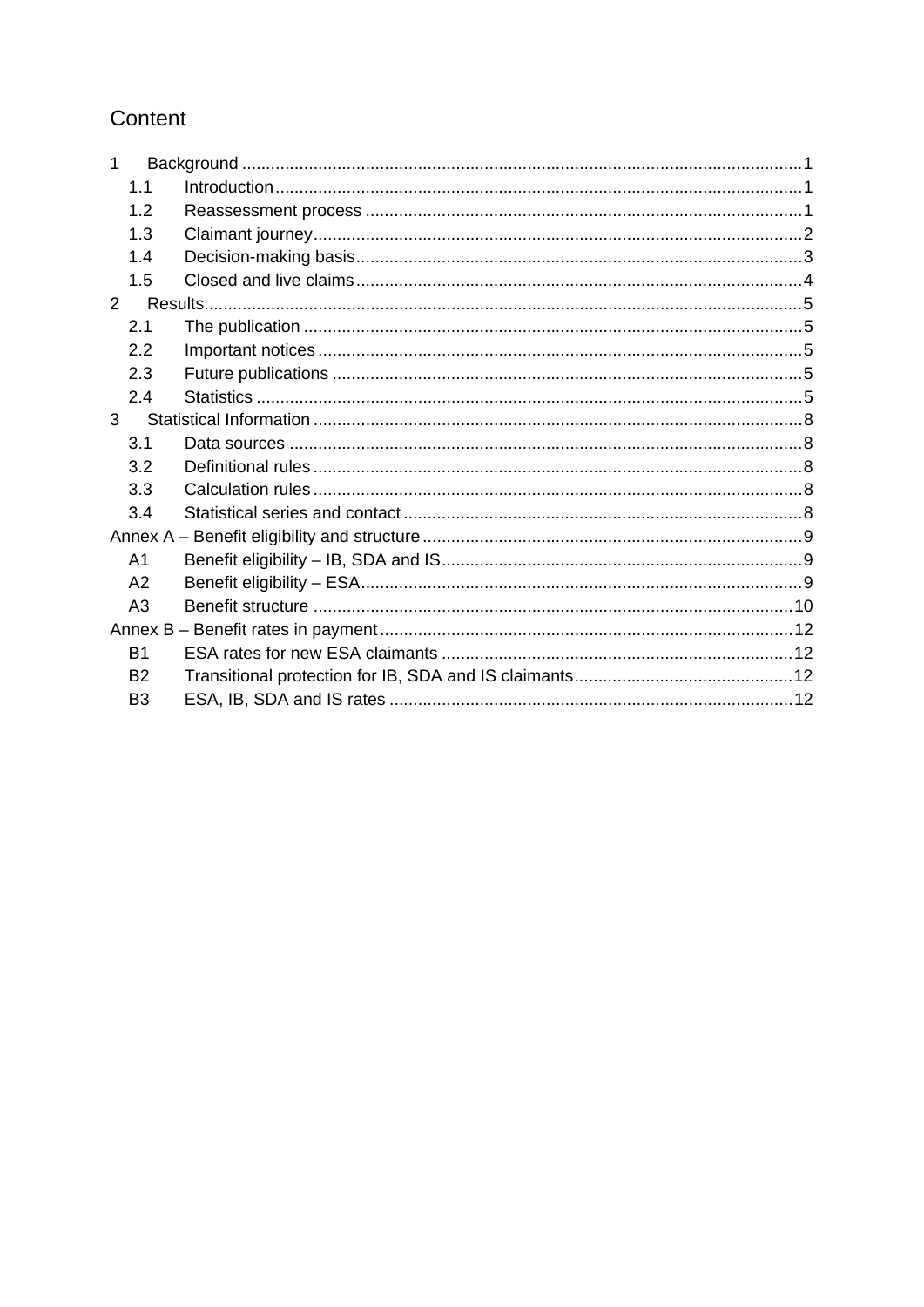# 1 Background

# **1.1 Introduction**

In October 2008, existing benefits paid on grounds of incapacity and disability, that is Incapacity Benefit (IB), Severe Disablement Allowance (SDA) and Income Support (IS) on the grounds of incapacity, were replaced with Employment and Support Allowance (ESA) for all new claimants. The new benefit is more aligned with Jobseeker's Allowance (JSA):

- placing greater emphasis on assessment of an individual's functional capabilities; and
- providing support and encouragement to move more claimants with health conditions towards employment.

Starting from October 2010 most claimants who receive IB, SDA and IS paid on the grounds of illness or disability will be assessed to see if they qualify for ESA.

The reassessment commenced with a trial in the Aberdeen and Burnley areas in October 2010. These trials provided an indication of claimant and staff reactions to the reassessment process and have been used to inform the national roll-out.<sup>1</sup> This started with a limited introductory phase at the end of February 2011 and reached full scale in April 2011.

This reassessment will not affect claimants if:

- they are entitled to ESA already; or
- $\bullet$  they are due to reach State Pension age before 6 April 2014.<sup>2</sup>

### **1.2 Reassessment process**

Jobcentre Plus contacts IB, SDA or IS claimants when their benefit becomes due for reassessment to tell them about the changes. The key part of the reassessment of IB, SDA or IS claimants is the Work Capability Assessment (WCA) process, which is used to assess capability for work and determine eligibility for ESA.

As part of the WCA claimants will first be sent a limited capability for work questionnaire (ESA50) by the service contractor, Atos Healthcare, to complete and return. The contents of the questionnaire and any other evidence supplied will be used to decide if the claimant needs to attend a face-to-face assessment. Claimants with the most severe functional impairments as a result of their health condition or disability or who are terminally ill will be fast-tracked into the Support Group (SG) on the basis of paper evidence rather than having a face-to-face appointment.

When face-to-face assessments are required, they are carried out by a trained healthcare professional (HCP) working for Atos Healthcare. They then make a recommendation for each claimant to the DWP's decision maker who in turn makes the final decision based on all available evidence. An IB, SDA or IS claimant can have three possible outcomes:

Individuals can be found fit for work –

in this case their IB, SDA and/or IS claim closes. The claimant may be entitled to JSA, IS on grounds other than incapacity for work, or Pension Credit (PC). If the claimant disagrees with the decision they can ask the DWP decision maker to

<sup>1</sup>  $1$  See Adams, L. et al. (2011), 'Trial incapacity benefits reassessment: customer and staff views and experiences'. http://research.dwp.gov.uk/asd/asd5/rports2011-2012/rrep741.pdf 2

The State Pension age for women will be between 61 years and 11 months and 62 years. For men it is 65 years.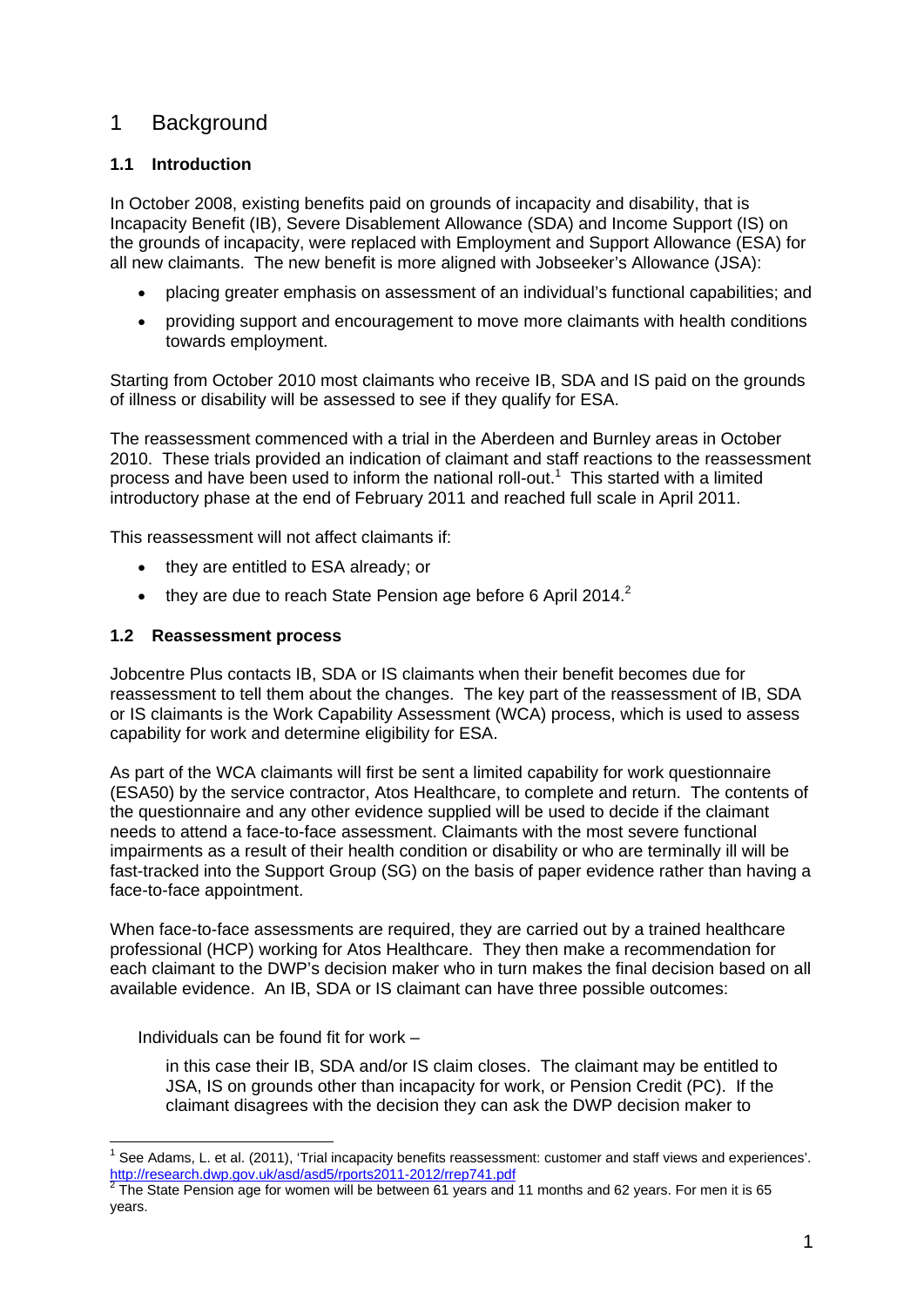reconsider the decision or appeal to Her Majesty's Courts and Tribunal Service (HMCTS). ESA can be paid at the assessment phase rate pending the outcome of the appeal;

Individuals can be found to have limited capability for work –

in this instance their IB, SDA or IS claim is converted into an ESA claim and they are placed in the Work Related Activity Group (WRAG). Claimants in the group are expected to take part in work-focused interviews (WFIs) with their personal adviser. They are not expected to work, but are provided with help and support to prepare for work and eventually move into work where possible. Claimants can ask for the placement into the WRAG to be reconsidered, or appealed; and

Individuals can be found to have limited capability for work and in addition, limited capability for work related activity –

in this situation their IB, SDA or IS claim is converted into an ESA claim and they are placed in the SG. Those in this group have the most severe functional impairments and so are provided with unconditional support and receive a higher rate of benefit than people in the WRAG.

Both WRAG and SG claims run until the initial or latest 'prognosis period' ends, which is usually but not always a standard length of time such as 3, 6, 12, 18 or 24 months based on the individual claimant's health and then have a repeat assessment.

### **1.3 Claimant journey**

Figure A below depicts the process of incapacity benefits reassessments – starting with claimants being informed about the reassessment process, taking in the functional assessment, and ending with an initial decision, a decision after reconsideration or appeal, or a repeat decision after a prognosis period.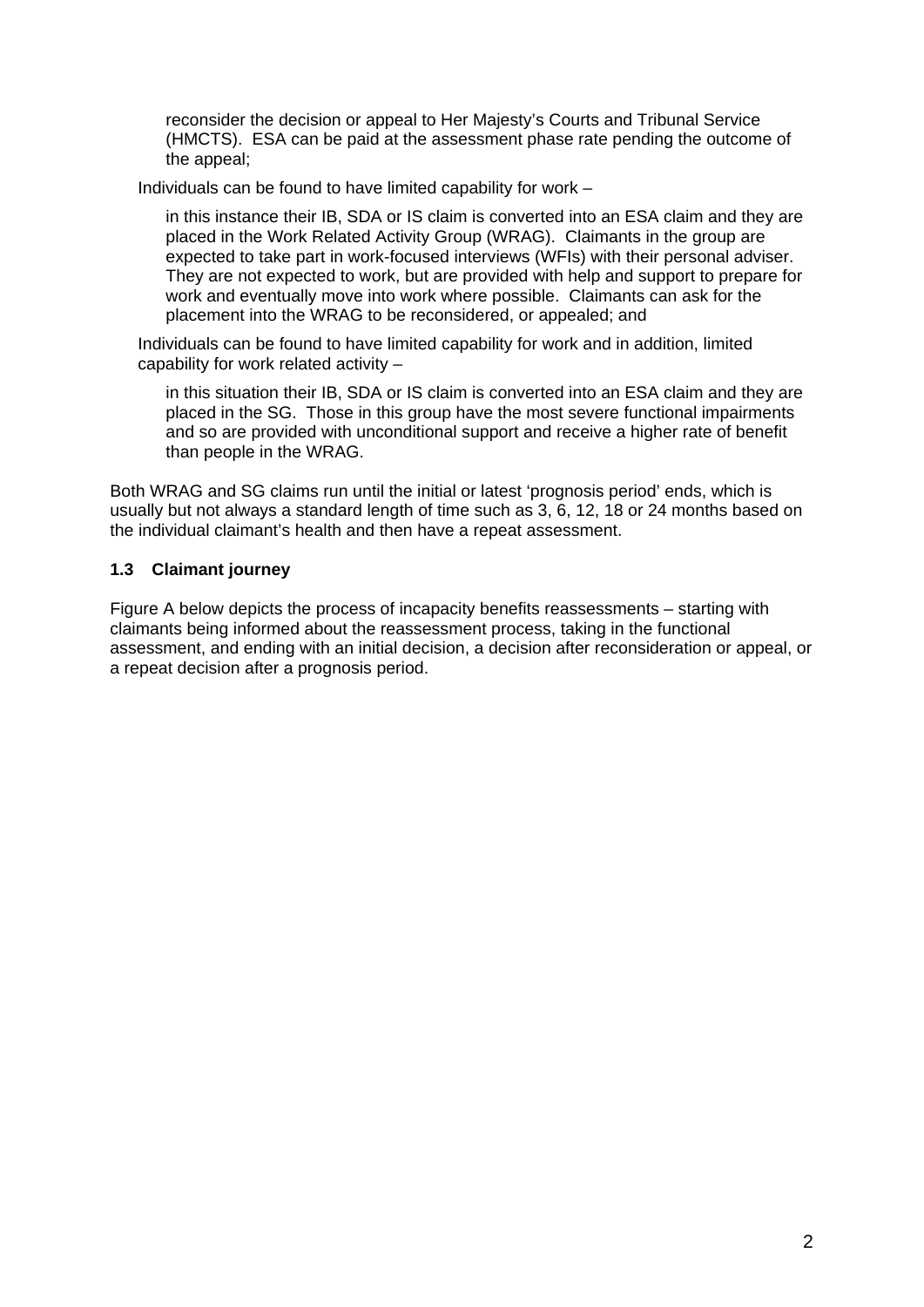



## **1.4 Decision-making basis**

The decision on ESA entitlement after the reassessment is based on functional impairment.

### 1.4.1 Reasons for WRAG assignment

The possible recorded reasons for a claimant placement in the WRAG are:

- scored 15 points or more at the face to face assessment (due to physical functions or mental, cognitive and intellectual functions or a combination of both); or
- medically diagnosed with non-functional descriptors or limited capability for work or a combination of both before or at the face to face assessment.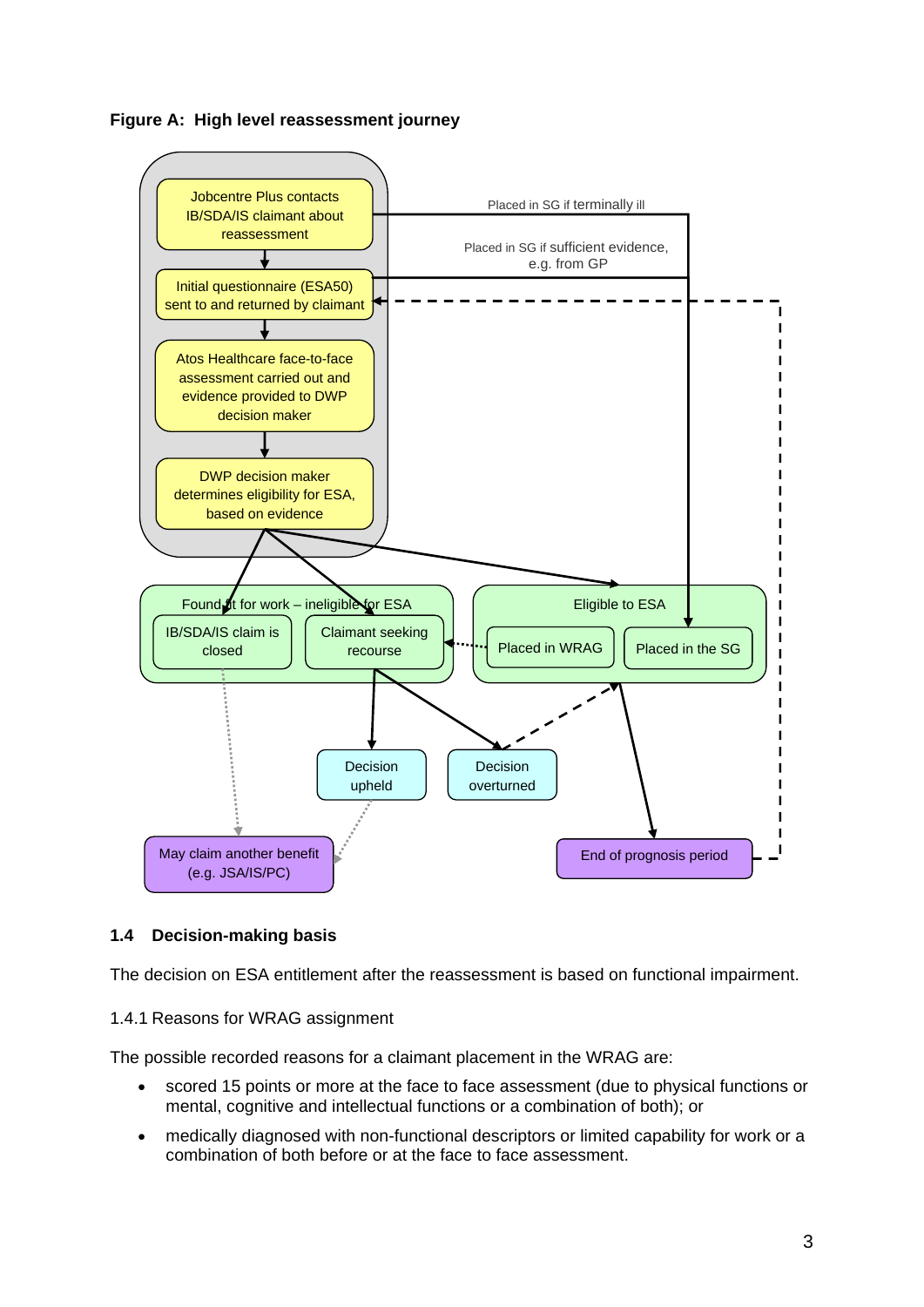### 1.4.2 Reasons for SG assignment

The possible recorded reasons for a claimant placement in the SG are:

- undergoing chemotherapy;
- deemed to be mental or physical health risk;
- having a pregnancy risk;
- having a severe functional disability; and
- being terminally ill, with an expected life expectancy of 6 months or less.

### **1.5 Closed and live claims**

A small proportion of pre-existing incapacity benefits claims were closed before the reassessment process was complete, and a small proportion were still in progress at the time the data were extracted. Current data does not allow anything conclusive to be said about the destinations of closed and in progress cases, nor to infer what would have been or would be the outcome of assessment.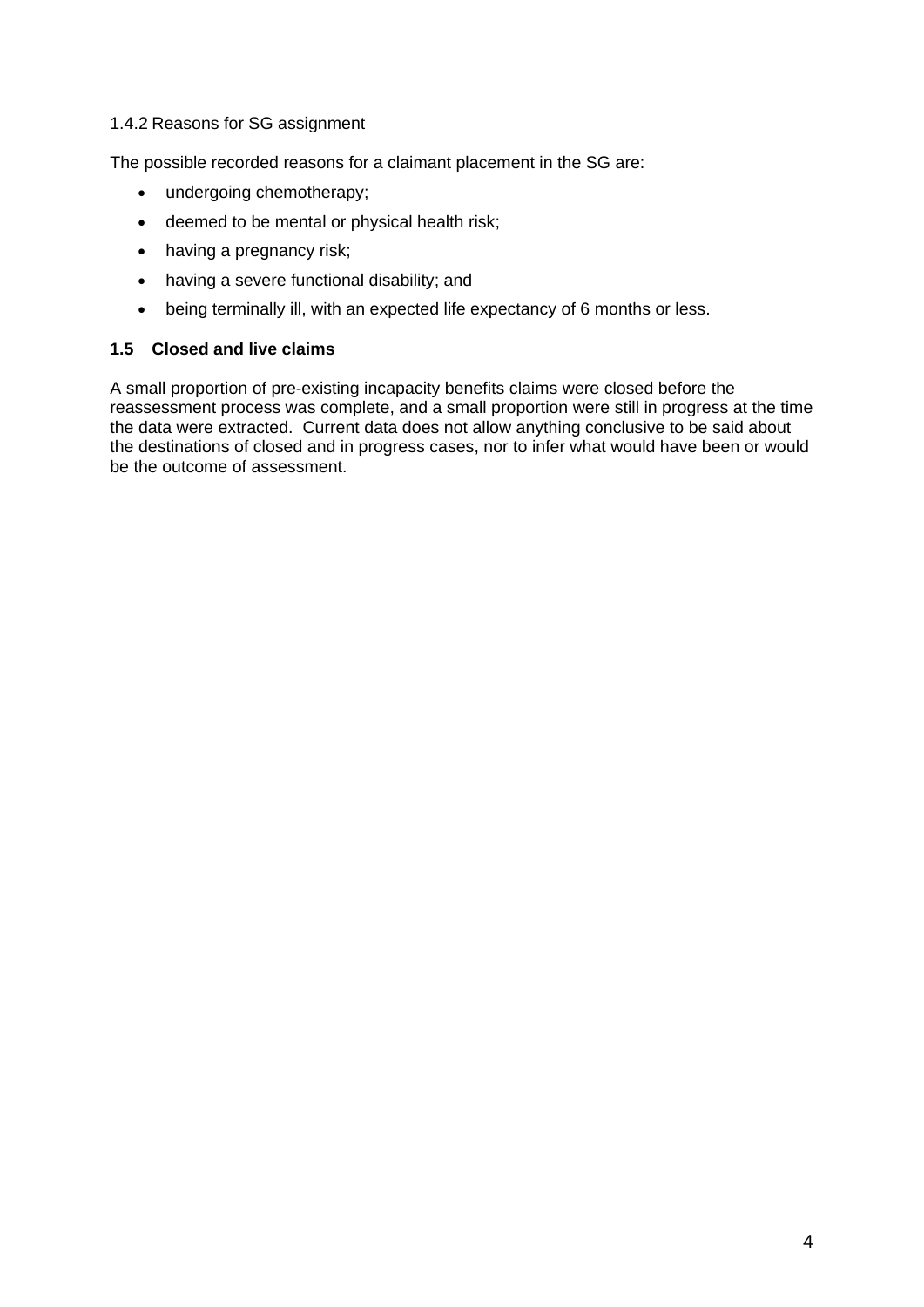# 2 Results

# **2.1 The publication**

This report presents information on incapacity benefits reassessments in Great Britain, but not Northern Ireland which has its own benefit system. It does this through statistics on:

- volumes for outcomes of completed assessments and for status of claims still in progress and claims closed before the assessment process is complete; and
- percentages for outcomes of the completed assessments.

The publication's main focus is on IB cases referred for reassessment until the end of July 2011. Robust data is only available to this date because of time needed to:

- allow time for all decisions to be made and recorded; and
- enable processing of data sourced from inside the department and outside it from HMCTS and Atos Healthcare.

## **2.2 Important notices**

This is the first time the Department has published information on incapacity benefits reassessments on a national level. This release covers the first few months after the national roll-out, and so can only give a provisional picture of the process for pre-existing incapacity benefits. In particular it is likely that not all appeals made in relation to these claims will have been heard. Future updates will revise the statistics shown in this publication.

This release does not contain statistics on *new* claims to ESA. These are published separately at the following link: http://research.dwp.gov.uk/asd/workingage/index.php?page=esa\_wca

## **2.3 Future publications**

At this point it is only possible to publish outcomes of the initial assessments by month, adjusted to account for any appeals so far heard. Future editions will include outcomes by reason of claim and outcomes of appeals as further data becomes available, but this may be some months in the future. In addition, the Department plans to release figures shown in this publication split by geography during April.

The Department would welcome feedback from users for future publications using the contact details at the back of this report.

## **2.4 Statistics**

A total of 141,100 incapacity benefits claimants had been referred for reassessment by the end of July 2011.

2.4.1 Status of claims closed before assessment and those still in progress – Table 1

Overall 8 per cent of incapacity benefits claims that were referred for reassessment before the end of July 2011 had not completed the WCA process by February 2012; of these 3 per cent were closed before a decision was made and 5 per cent were still in progress.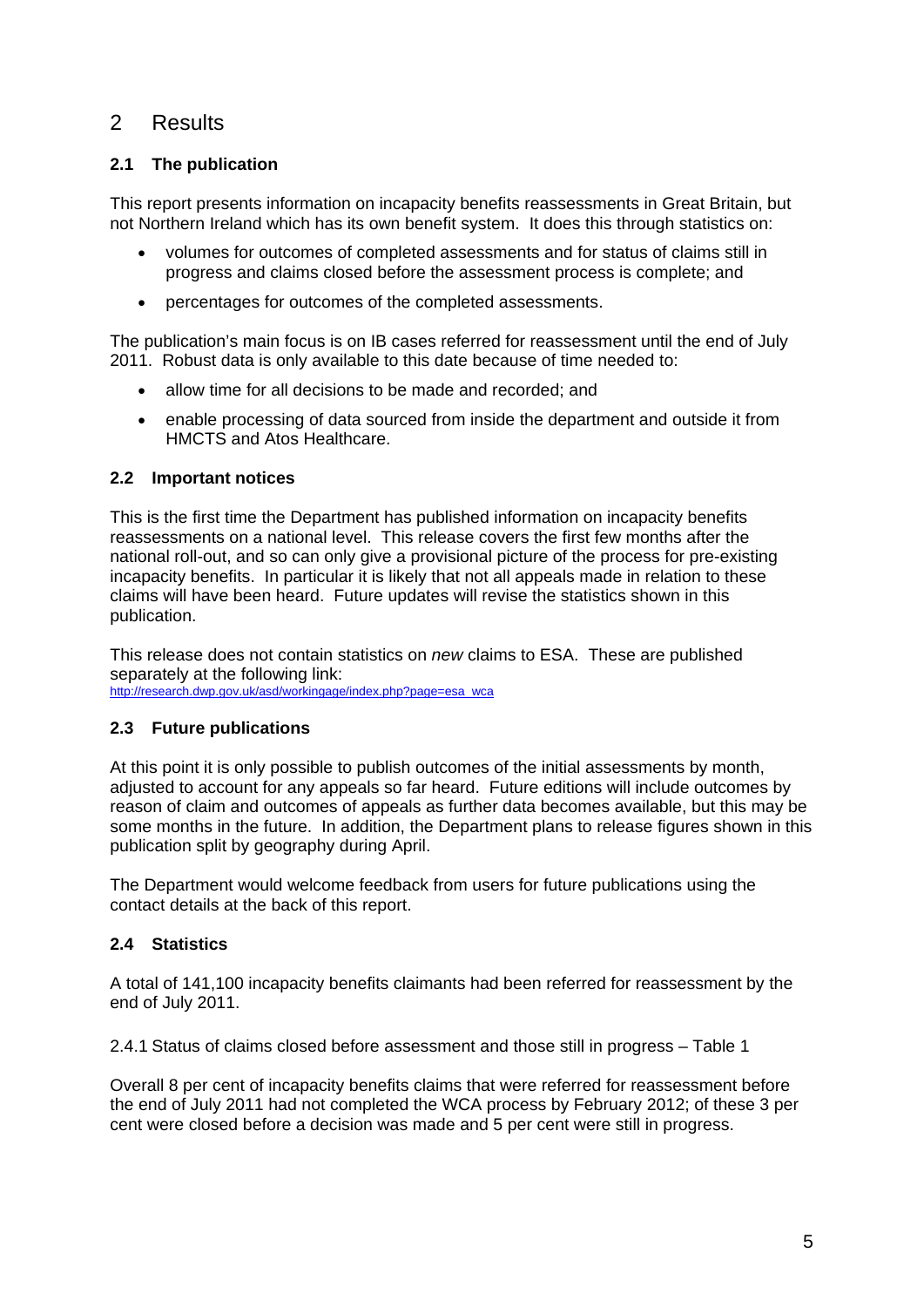### 2.4.2 Comparison with claims closed before assessment and those still in progress of new ESA claims

Comparing uncompleted assessment processes for reassessment referrals and new claims shows that:

- a small proportion of reassessed claims were still in progress at the time the data were extracted, which is similar to new ESA claims; and
- a much lower proportion of reassessed claims were closed before the process was complete than for new ESA claims.

Current data does not allow anything conclusive to be said about the destinations of closed and in progress cases, nor to infer what would have been or would be the outcome of assessment. However, the department has published research<sup>3</sup> that investigated why some *new* ESA claims closed before assessment. It found that:

*"An important reason why ESA claims in this sample were withdrawn or closed before they were fully assessed was because the person recovered and either returned to work, or claimed a benefit more appropriate to their situation."*

### 2.4.3 Outcomes of reassessments – Table 1

These results exclude claims closed before assessment or those still in progress. They are adjusted to account for outcomes after appeals where an appeal has been heard.

Table 1 on outcomes of completed reassessments which were referred until the end of July 2011 shows:

- 63 per cent of claimants were entitled to ESA. Within this
	- o 34 per cent of claimants were placed in the WRAG, and
	- o 29 per cent of claimants were placed in the SG; and
- 37 per cent of claimants were assessed as FFW.

2.4.4 Comparison with the initial outcomes of new ESA claims

These figures show a higher proportion of claims entitled to ESA than for new ESA claims.

It is hard to attribute this difference to particular causes, but it *is likely* that IB, SDA and IS claimants being reassessed for ESA differ from new ESA claims, with a greater proportion having long standing and multiple health conditions resulting in a limited capability for work decision at the time the reassessment is completed.

The statement should not be interpreted to mean that the above is anything more than a possible reason behind the differences, and there may also be other undetected factors at work.

 3 Barnes, H. et al (2011), 'Unsuccessful Employment and Support Allowance claims – qualitative research'. http://statistics.dwp.gov.uk/asd/asd5/rports2011-2012/rrep762.pdf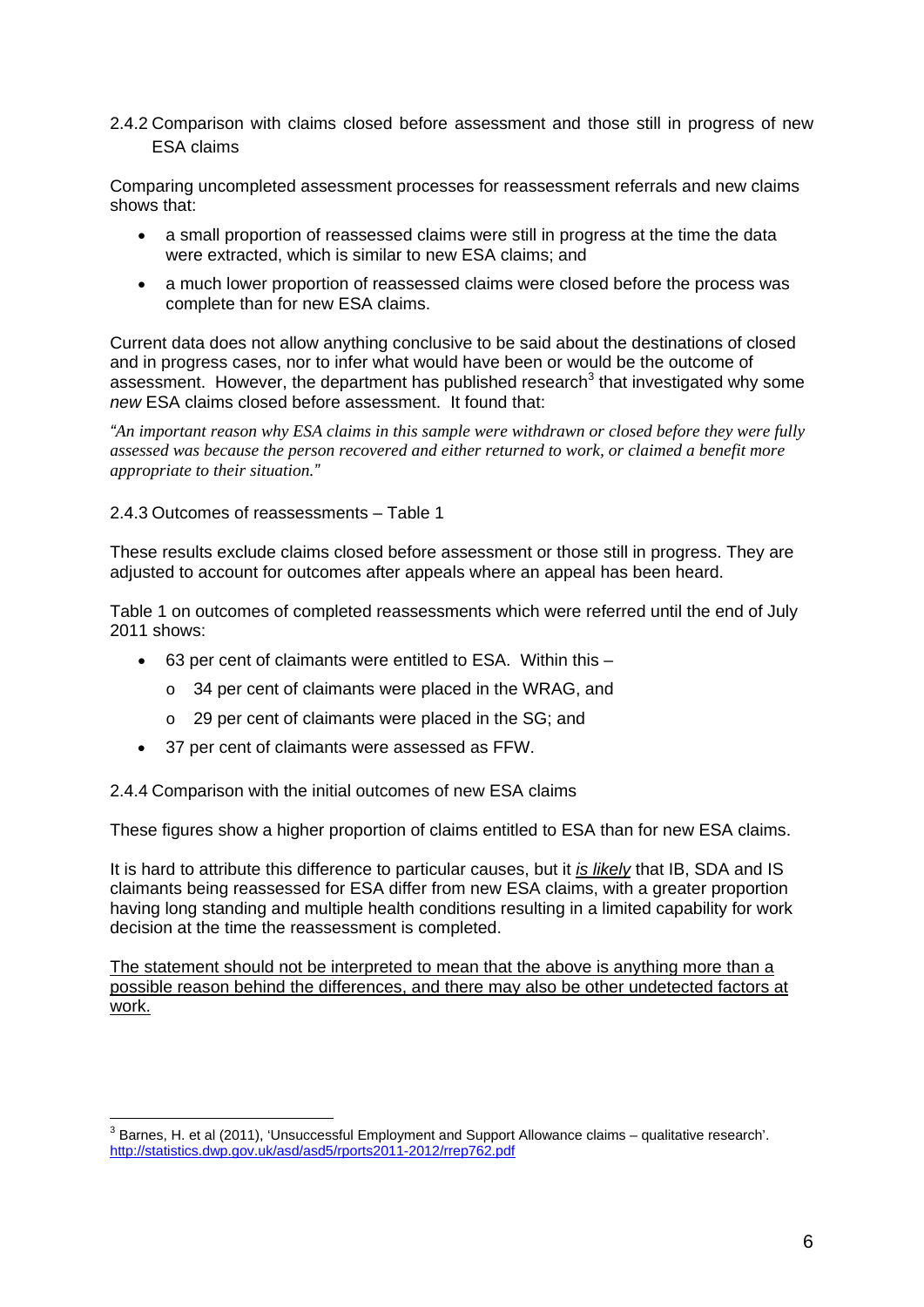### **Table 1: Outcome of functional assessment of existing IB/SDA/IS claims adjusted to account for the outcome of appeal by month of referral, Great Britain**

Scope: initial functional assessment and appeal – reassessment of existing IB/SDA/IS claims or that following an appeal. Coverage: Great Britain.

Periods: all statistics are based on the calendar month that the claims have been referred for reassessment.

|                                  | Volume of caseloads in thousands                                     |                  |                 |                 |                                                                        |                  |                      |                   |                                                                      | Percentage of completed assessment caseload             |                  |                 |                |           |
|----------------------------------|----------------------------------------------------------------------|------------------|-----------------|-----------------|------------------------------------------------------------------------|------------------|----------------------|-------------------|----------------------------------------------------------------------|---------------------------------------------------------|------------------|-----------------|----------------|-----------|
| Period $1,2$                     | Outcomes of claims where functional assessment has<br>been completed |                  |                 |                 | Status of claims where functional<br>assessment has not been completed |                  |                      | Total<br>caseload | Outcomes of claims where functional assessment<br>has been completed |                                                         |                  |                 |                |           |
|                                  | Entitled to Employment and<br>Support Allowance:                     |                  |                 | Fit for<br>Work | Any<br>outcome                                                         | Closed<br>before | Still in<br>progress | Any<br>status     |                                                                      | Entitled to Employment and<br><b>Support Allowance:</b> |                  | Fit for<br>Work | Any<br>outcome |           |
|                                  | Work<br>Related<br>Activity<br>Group                                 | Support<br>Group | Either<br>group |                 |                                                                        | assessment       |                      |                   |                                                                      | <b>Work</b><br>Related<br>Activity<br>Group             | Support<br>Group | Either<br>group |                |           |
|                                  | (a)                                                                  | (b)              | $(a+b)$         | (c)             | $(a+b+c)$                                                              | (d)              | (e)                  | $(d+e)$           | $(a+b+c+d+e)$                                                        | (A)                                                     | (B)              | $(A+B)$         | (C)            | $(A+B+C)$ |
| Autumn 2010<br>(trial areas) $3$ | 0.7                                                                  | 0.5              | 1.2             | 0.4             | 1.6                                                                    | 0.1              | 0.0                  | 0.1               | 1.6                                                                  | 44                                                      | 34               | 78              | 22             | 100       |
| National roll-<br>$out4$ :       |                                                                      |                  |                 |                 |                                                                        |                  |                      |                   |                                                                      |                                                         |                  |                 |                |           |
| Mar-11                           | 0.7                                                                  | 0.7              | 1.4             | 0.6             | 2.0                                                                    | 0.1              | 0.1                  | 0.1               | 2.1                                                                  | 36                                                      | 35               | 71              | 29             | 100       |
| Apr-11                           | 4.1                                                                  | 3.8              | 7.9             | 4.0             | 11.9                                                                   | 0.4              | 0.5                  | 0.9               | 12.8                                                                 | 34                                                      | 32               | 66              | 34             | 100       |
| May-11                           | 9.9                                                                  | 9.2              | 19.1            | 11.9            | 30.9                                                                   | 1.0              | 1.3                  | 2.3               | 33.3                                                                 | 32                                                      | 30               | 62              | 38             | 100       |
| Jun-11                           | 14.2                                                                 | 12.4             | 26.6            | 16.2            | 42.9                                                                   | 1.5              | 2.5                  | 3.9               | 46.8                                                                 | 33                                                      | 29               | 62              | 38             | 100       |
| $Jul-11$                         | 14.6                                                                 | 11.0             | 25.6            | 14.4            | 40.0                                                                   | 1.2              | 3.3                  | 4.6               | 44.5                                                                 | 37                                                      | 28               | 64              | 36             | 100       |
| To date <sup>5</sup>             | 44.2                                                                 | 37.6             | 81.8            | 47.4            | 129.2                                                                  | 4.3              | 7.6                  | 11.9              | 141.1                                                                | 34                                                      | 29               | 63              | 37             | 100       |

#### Notes:

(1) The period cohorts allocate pre-existing IB/SDA/IS claims to the calendar month that the claim was referred for reassessment. There is a reporting lag of approximately 8 months at the issuing date of this statistical output owing to the time needed to process data and time allowed to enable each cohort's reassessment phase to elapse; and

(2) The period cohorts for the latest months worth of data adjusts the least for the situation after appeal, as many appeal processes are still ongoing, and this makes the volumes and percentages on an inconsistent basis over the time series. These statistics are likely to alter the most in successive statistical reports.

(3) The reassessment of existing incapacity benefits claimants started in October 2010 with a trial in the Burnley and Aberdeen areas. Previously published information on the reassessment trials is available on the DWP web-site at the following link: http://statistics.dwp.gov.uk/asd/asd1/adhoc\_analysis/2011/wca\_ib\_reassessment\_interim.pdf

(4) As part of the national roll-out a limited introductory phase started on 28 February 2011 and the full national roll-out began in April 2011. There have been no referrals on 28 February 2011, therefore the table only starts with referrals made from March 2011 onwards.

(5) 'To date' includes all pre-existing IB/SDA/IS claims referred for reassessment until July 2011, including cases in the trial areas and those of the national roll-out.

#### Rounding:

All values are rounded; therefore addition of all volumes for outcomes and statuses may not sum to total cases, and addition of all percentages may not sum to 100 per cent.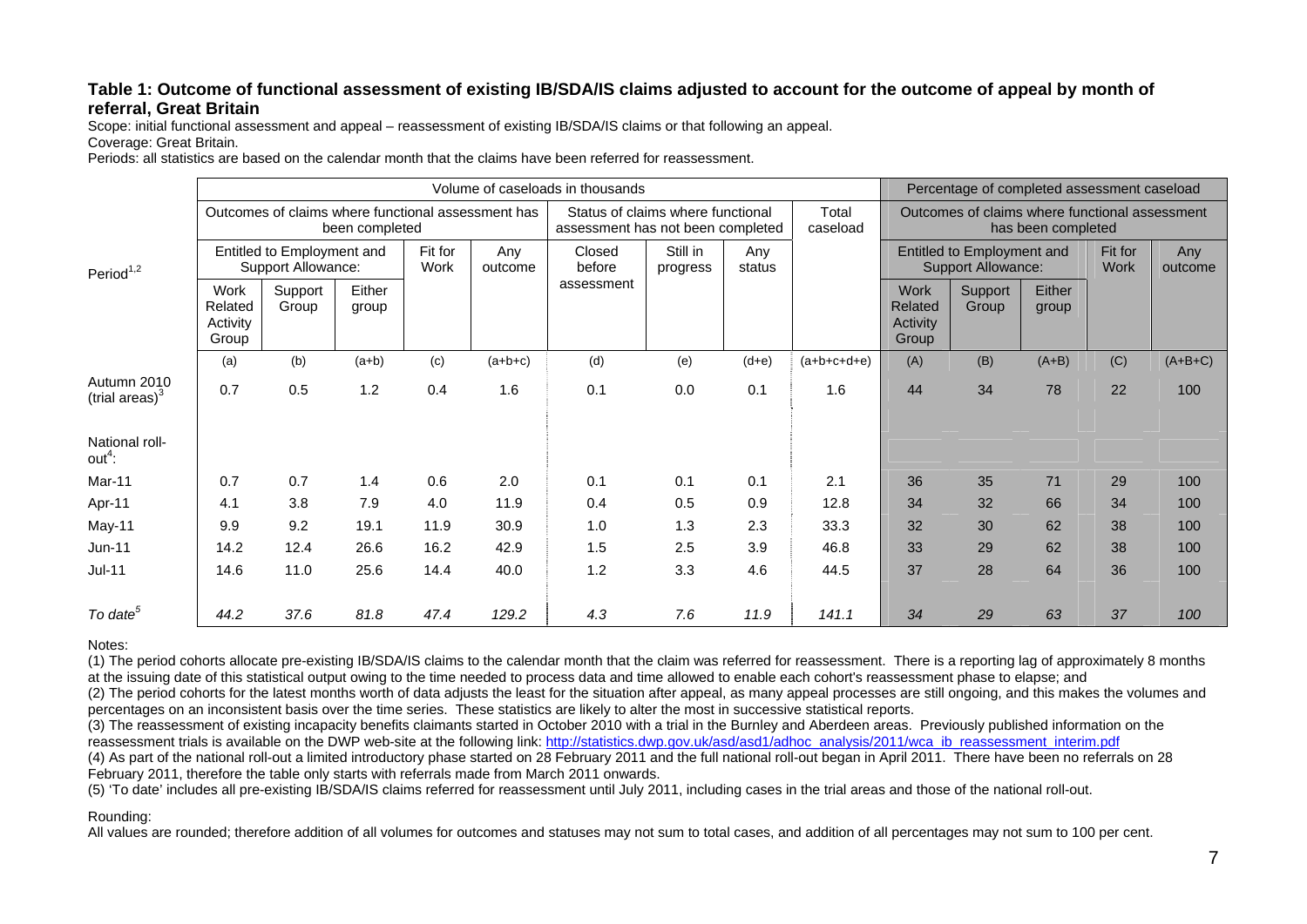# 3 Statistical Information

## **3.1 Data sources**

Raw data used to identify IB, SDA, IS benefit claimants, WCA process outcomes and statuses, and establish appeals results are:

- DWP's benefit administration datasets covering incapacity reassessments starting from 11 October 2010. This is cleaned, checked for error, by the internal data owner. This cleansing means that the base data available at any issue of the bulletin is lagged; and
- Atos Healthcare's face to face assessment, ESA85, data and limited capability for work questionnaire, ESA50, data – this will cover those cases where the reassessment is completed. There is no internal checking of this data, however given the rigor of quality assurance around the assessment it is thought to be robust. This process is also delayed at the point of issue.

# **3.2 Definitional rules**

The data presented in this publication is taken from a dataset which combines the data stated above. Under the counting rules, the units of analysis, used by the department:

- a claim is a pre-existing IB, SDA or IS claim going through the reassessment process for ESA from 11 October 2010;
- a claimant is anyone who has claimed incapacity benefits;
- an outcome is where the assessment is completed, meaning in most cases that the limited capability for work questionnaire and face to face assessment has been undertaken, and the claimant is found FFW or else placed into the WRAG or SG; and
- a status is where the assessment phase is not completed. This includes cases closed before assessment and those still in progress.

## **3.3 Calculation rules**

The following accounting rules are applied to the aforementioned dataset:

- volumes for outcomes of completed assessments and for status of incomplete assessments. These are counts of the outcomes and statuses for particular periods; and
- percentages for outcomes of the completed assessments. These are each of the outcome counts divided by sum of all three outcomes for particular periods.

The percentages are the focus of this release. Note values are rounded; therefore addition of all volumes for outcomes and statuses may not sum to total cases, and addition of all percentages may not sum to 100 per cent.

## **3.4 Statistical series and contact**

The current edition of this publication is available at the following link: http://research.dwp.gov.uk/asd/workingage/index.php?page=esa\_ibr

Enquiries about the statistics should be directed to:

**Kristine Langenbucher**  Working Age Benefits Division Department for Work and Pensions email: kristine.langenbucher@dwp.gsi.gov.uk Tel: 020 7449 5759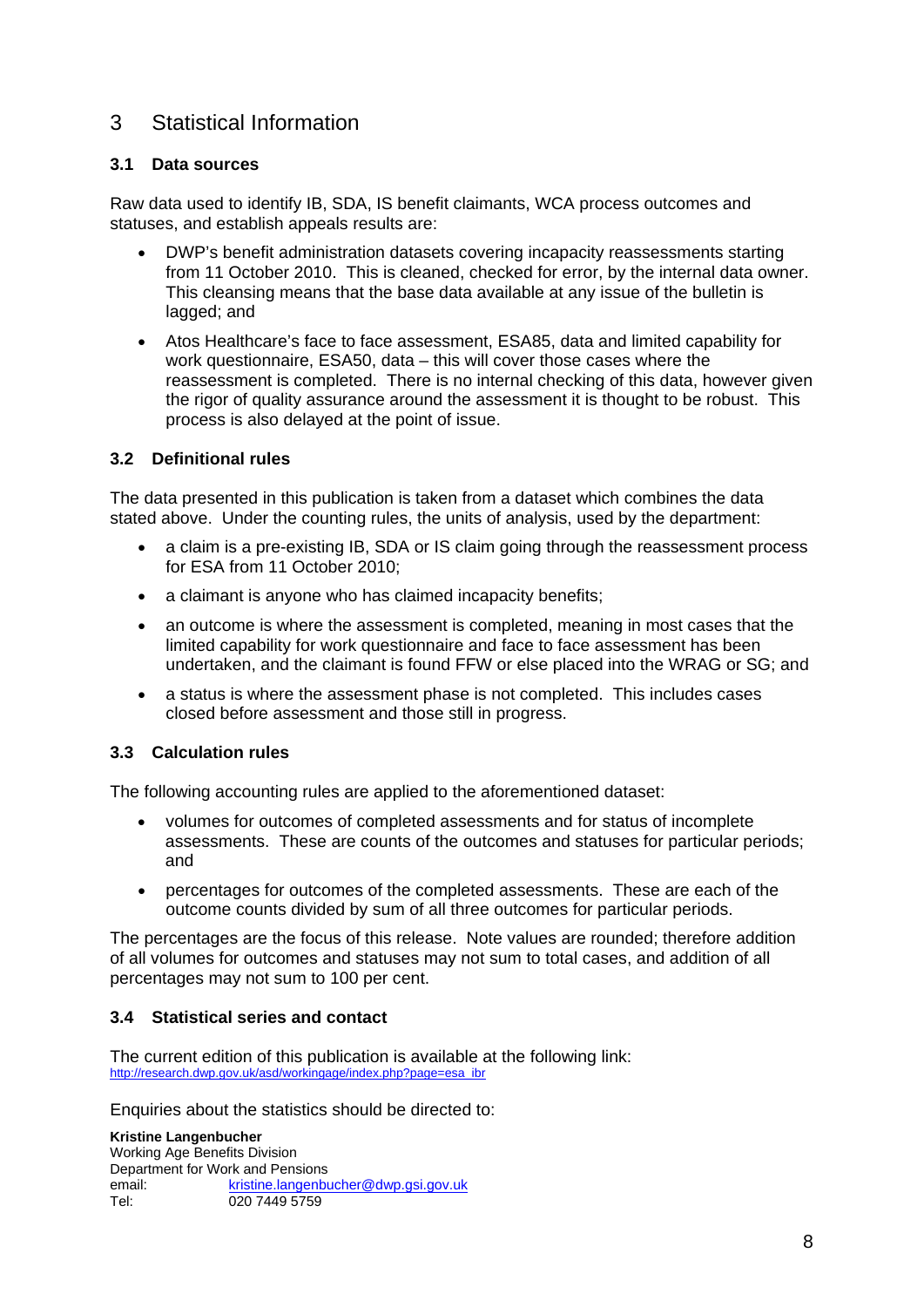# Annex A – Benefit eligibility and structure

# **A1 Benefit eligibility – IB, SDA and IS**

On 27 October 2008, pre-existing benefits paid on grounds of incapacity and disability, that is IB, SDA and IS, were replaced with ESA for all *new* claimants. Claimants already in receipt of these benefits at the said date could remain on those benefits (if they continued to satisfy the rules of entitlement) until their claims are reassessed to see if they qualify for ESA.

### A1.1 IB and IS

IB is a contributory benefit payable if the claimant had paid sufficient National Insurance (NI) contributions. People without sufficient NI contributions could claim IS on grounds of incapacity instead. IS could be paid on its own or it could top up IB.

Eligibility for IB and IS was assessed under the Personal Capability Assessment (PCA). The PCA was a points-related assessment of the extent to which a claimant's condition affected their ability to perform a range of activities. It consisted of two parts: a physical/sensory assessment and a mental health assessment. The WCA was a logical development of the PCA.

### A1.2 SDA

Some claimants still get SDA due to being severely disabled and incapable of work before April 2001.

## **A2 Benefit eligibility – ESA**

Starting in October 2010, most claimants who receive IB, SDA and IS paid on the grounds of illness or disability will be assessed to see if they qualify for ESA. If they qualify for ESA their IB, SDA or IS claim is converted into an ESA claim. For claimants who were previously in receipt of IB or SDA, their benefit will be converted to contributory ESA; if they were previously in receipt of IS their benefit will be converted to income-related ESA. In the same way as with IB, contributory ESA can be paid with an income-related top up and a transitional addition if appropriate.

### A2.1 Claimant conditions

ESA can be awarded on the basis of low income or NI contributions or both:

- Income-related ESA (ESA-IR) in this instance a claimant may be entitled to claim the benefit (regardless of how much they have paid by way of NI contributions), if they satisfy the conditions relating to financial position. This means they must have savings of less than £16,000, and if they have a partner or civil partner, this person must work for less than 24 hours per week on average; and
- Contributory ESA (ESA-C) in this case a claimant may be entitled to claim contributory ESA, if they have paid enough NI contributions.

### A2.2 Overseas claimants

IB and SDA claimants living overseas will have their claims reassessed following broadly the same process as that for UK residents. However, there are some differences both in the process and in the options available to overseas customers after a decision has been made.

The DirectGov website provides a complete explanation of eligibility at the following link: http://www.direct.gov.uk/en/MoneyTaxAndBenefits/BenefitsTaxCreditsAndOtherSupport/Illorinjured/DG\_194379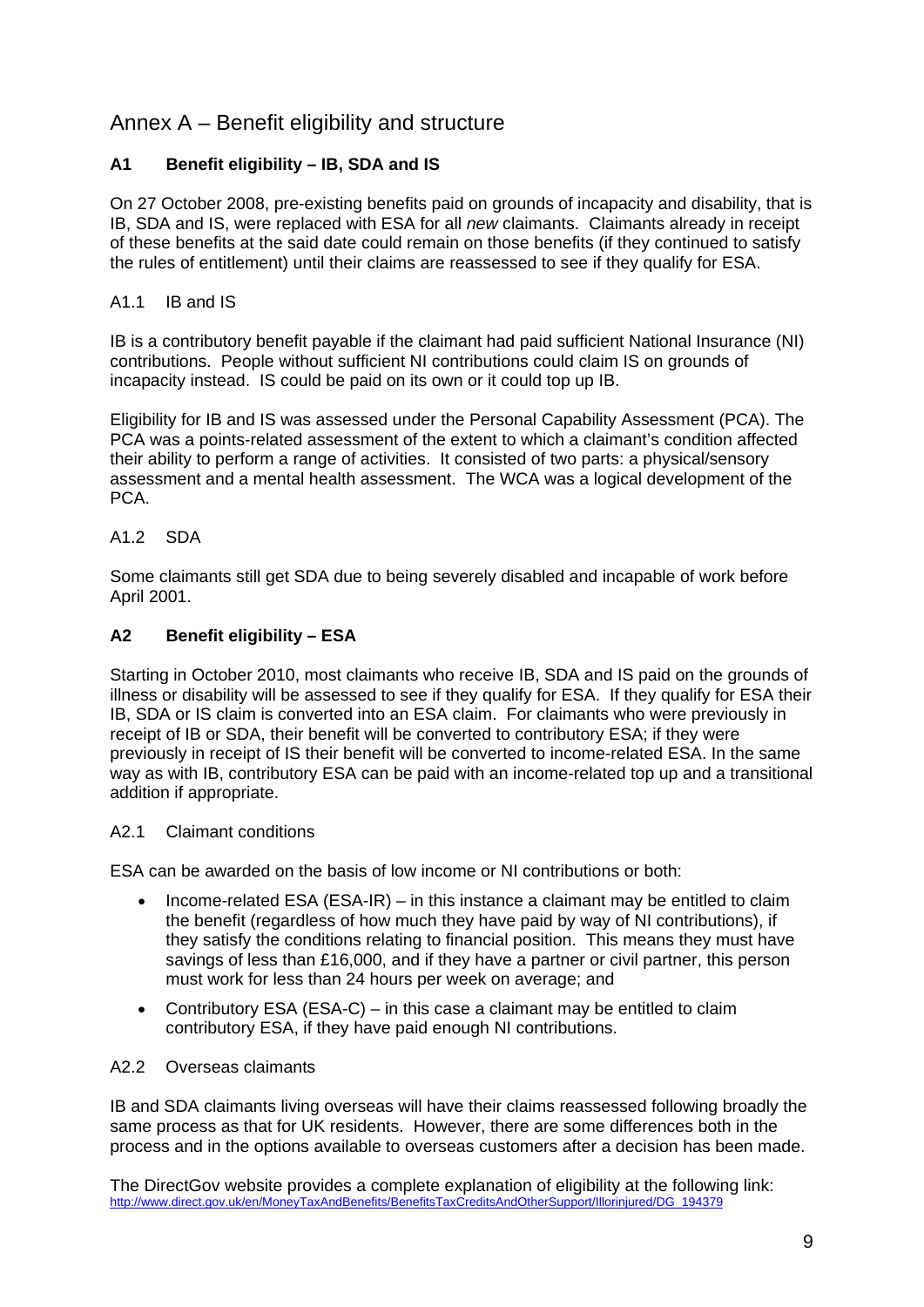## **A3 Benefit structure**

IB, SDA and IS claimants are assessed through the WCA process to determine their capability for work and eligibility for ESA whilst still on their current benefit. Customers who qualify for conversion to ESA will move directly into the 'main phase' of ESA – please see A3.2. They will immediately be placed in either the WRAG or SG, receiving the relevant personal allowance and component and transitional addition if appropriate – please see Annex B for information on benefit rates.

### A3.1 Reassessment of IB, SDA and IS claims

IB, SDA or IS claimants are informed by Jobcentre Plus when their benefit becomes due for reassessment. The date of a claimant's assessment will be based on the review date of their PCA – please see A1.1. Claimants exempt from undertaking a PCA will have a review date set by Jobcentre Plus.

Claimants will then be assessed through the WCA process. As part of the WCA process claimants are sent a limited capability for work questionnaire (ESA50) and following completion may be invited to a face to face assessment carried out by a trained healthcare professional working for Atos Healthcare. However, depending on the severity of an individual's condition some claimant journeys will differ; for example those who are terminally ill or otherwise have sufficient medical evidence are fast-tracked into the SG on the basis of paper evidence rather than having a face-to-face assessment.

The WCA was developed by medical and technical experts alongside disability organisations. It is subject to continuous review, and has already been reviewed. This assessment process identifies a variety of different reasons for the placement of claimants in the WRAG and SG.

The ESA statistical release for new claims at the following link gives more detail on how the WCA was developed and what are the reasons for assignment into set groups: http://research.dwp.gov.uk/asd/workingage/index.php?page=esa\_wca

Information gathered through the questionnaire and any face to face assessment, together with any other evidence provided by the claimant, is used by the DWP's decision maker to determine whether their IB, SDA or IS claim is converted into an ESA claim.

A3.2 Outcomes of the WCA process – Main phase

The WCA process can have three possible outcomes for an IB, SDA or IS claimant:

Individuals can be found fit for work –

in this case their IB, SDA and/or IS claim closes. The claimant may be entitled to JSA, IS on grounds other than incapacity for work, or PC. If the claimant disagrees with the decision they can ask the DWP decision maker to reconsider the decision or appeal to HMCTS. ESA can be paid at the assessment phase rate pending the outcome of the appeal;

Individuals can be found to have limited capability for work –

in this instance their IB, SDA or IS claim is converted into an ESA claim and they are placed in the WRAG. Claimants in the group are expected to take part in WFIs with their personal adviser. They are not expected to work, but are provided with help and support to prepare for work and eventually move into work where possible. Claimants can ask for the placement into the WRAG to be reconsidered, or appealed; and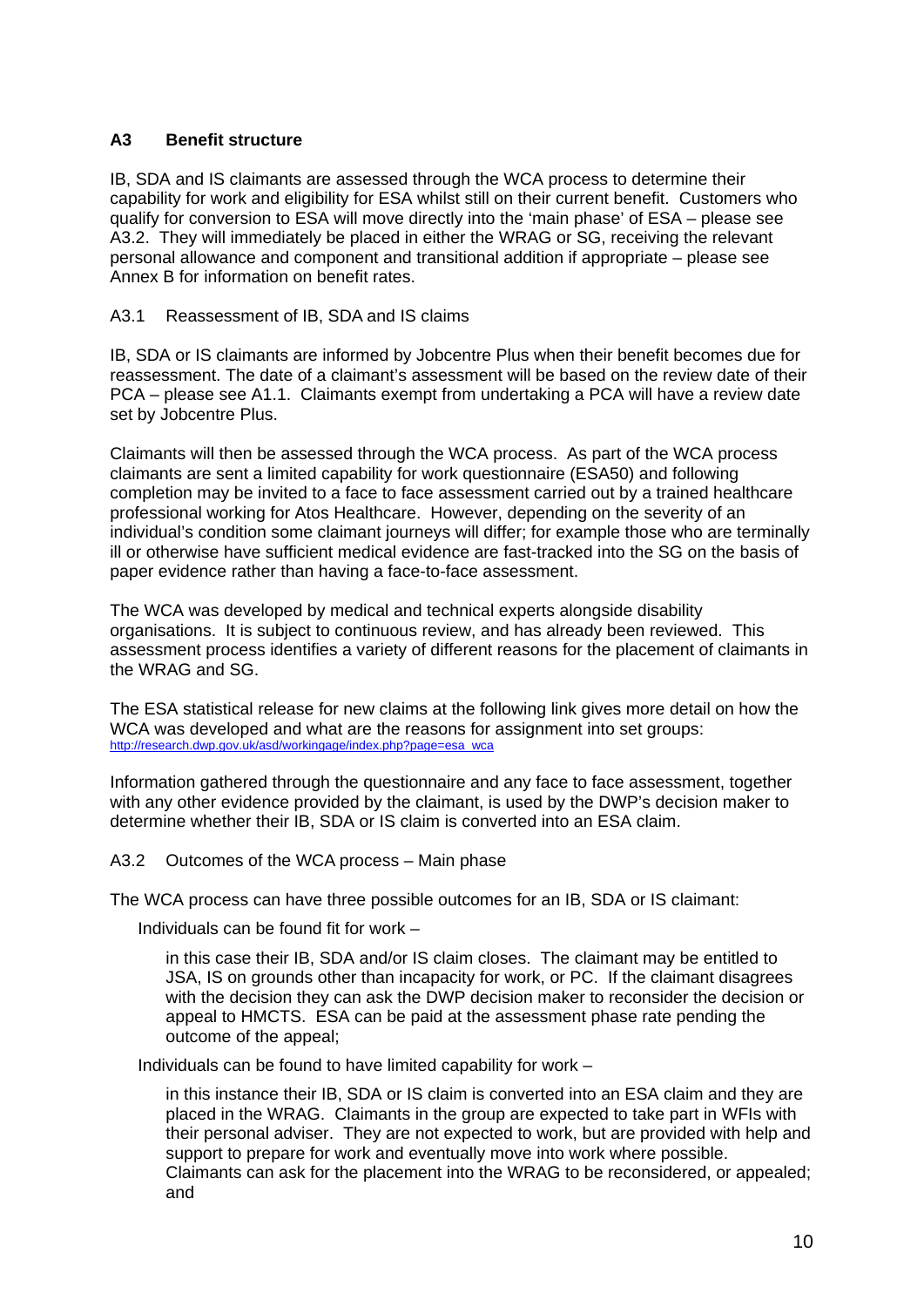Individuals can be found to have limited capability for work and in addition, limited capability for work related activity –

in this situation their IB, SDA or IS claim is converted into an ESA claim and they are placed in the SG. Those in this group have the most severe functional impairments and so are provided with unconditional support and receive a higher rate of benefit than people in the WRAG.

### A3.3 Repeat assessments

All claimants in the WRAG and SG are given a prognosis of when they may be fit for work. Individuals are then again assessed through repeat assessments after the prognosis period expires. Similar reconsideration and appeal arrangements apply where claimants disagree with the decision to that described in the previous paragraph.

The interval between assessments is usually but not always a standard length of time such as 3, 6, 12, 18 or 24 months based on the claimant's health. This is to ensure that they are still eligible to ESA and are allocated to the correct group.